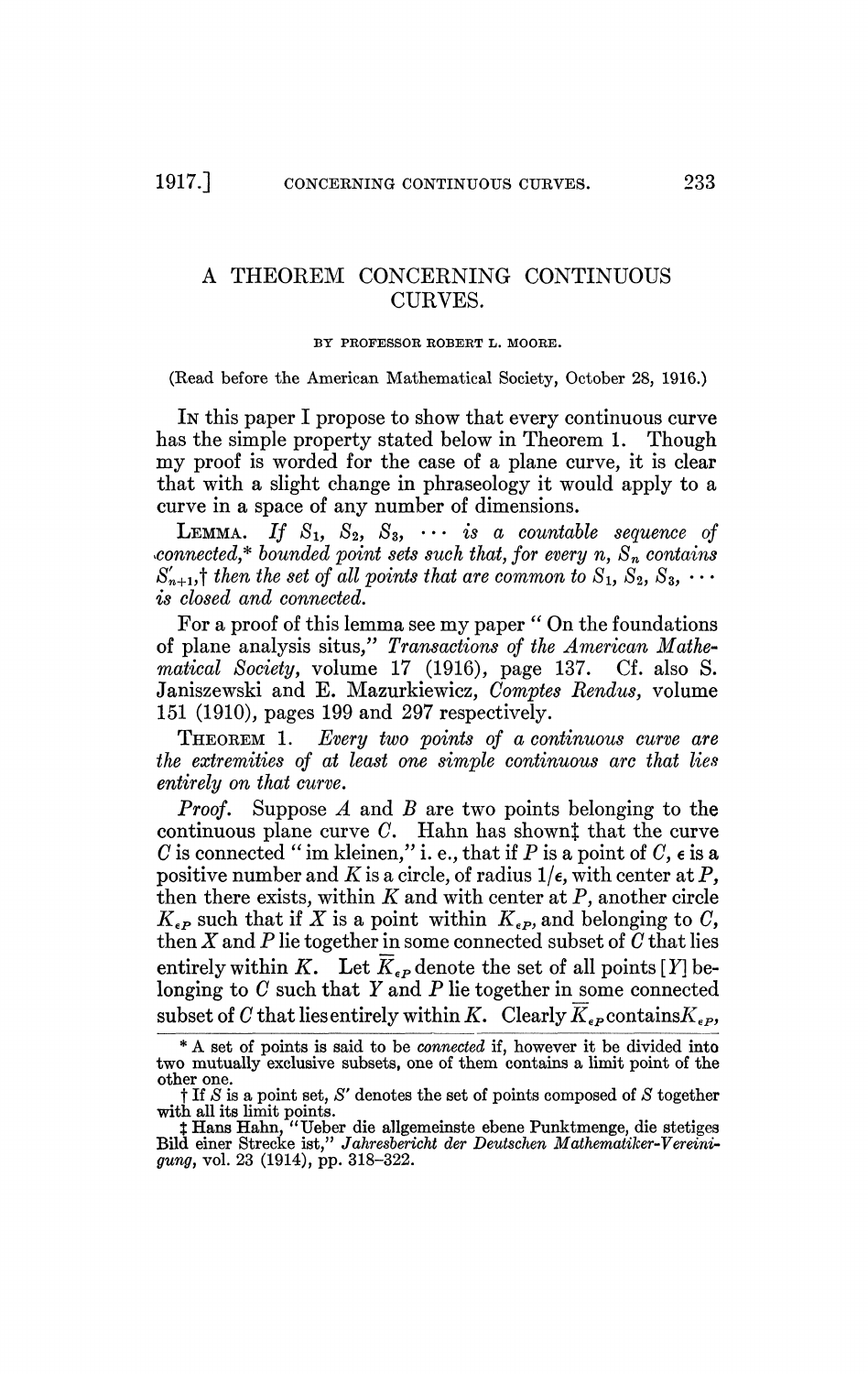and indeed if *Z* is any point of  $\overline{K}_{\epsilon P}$  then there exists about *Z* a circle such that every point of *C* within this circle belongs to  $\overline{K}_{\epsilon P}$ . Let  $\epsilon = 1$  and for each point P of C construct the corresponding  $\overline{K}_{1p}$ . Let  $\overline{G}_1$  denote the set of all such  $\overline{K}_{1p}$ 's. I will proceed to show that there exists a simple chain\* from *A* to *B* every link of which is a point set of the set  $G_1$ . Suppose that no such simple chain exists. Then the points of *C* fall into two classes,  $S_A$  and  $S_B$  where  $S_A$  is the set of all points  $[P]$ , belonging to  $\hat{C}$ , such that P can be joined to A by a simple chain every link of which belongs to the set  $G_1$ , while  $S_B$  is composed of all the remaining points of *C*. Since *C* is connected, one of the sets  $S_A$  and  $S_B$  contains a point X which is a limit point of the other one. There exists a circle *h* with center at *X* such that every point of *C* that lies within *k* lies also in  $\overline{K}_{1x}$ . But the interior of *k* contains a point  $A_1$  belonging to  $S_A$  and a point  $B_1$  belonging to  $S_B$ where  $A_1$  is X or  $B_1$  is X according as X belongs to  $S_A$  or to  $S_B$ . The point *A* can be joined to  $A_1$  by a simple chain  $R_1R_2R_3 \cdots R_n$  every link of which is a point set of the set  $\overline{G}_1$ . Let  $R_k$  be the first link of this chain that has a point in common with  $\overline{K}_{1x}$ . Then  $R_1R_2R_3 \cdots R_k\overline{K}_{1p}$  is a simple chain from A to  $B_1$  every link of which belongs to  $\overline{G}_1$ . Thus the supposition that  $A$  can not be joined to  $B$  by a simple chain every link of which is a point set belonging to  $G_1$  leads to a contradiction. It follows that *A* can be joined to *B*  by at least one such chain  $R_{11}R_{12} \cdots R_{1m}$ . Call this chain  $C_1$ . For each i  $(1 \le i \le m_1)$  select a point  $P_{1i}$  common to  $R_{1i}$  and  $R_{1i+1}$  Let  $P_{10} = A$  and  $P_{1m} = B$ . If  $0 \le i \le m_1$ then  $P_{1i}$  can be joined to  $P_{1i+1}$  by a simple chain  $\overline{C_{1i+1}}$  each link of which is a  $\overline{K}_{rp}$  for some point *P* of *C* and some  $r \ge 2$ and lies with all its limit points entirely in  $R_{1i+1}$ . If any link of the chain  $C_{11}$ , except the last one, has a point in common with any link of  $C_{12}$ , then omit from  $C_{11}$  every link that follows  $T_{11}$ , where  $T_{11}$  is the first link of  $C_{11}$ that has a point in common with a link of  $C_{12}$ ; also omit

<sup>\*</sup> A *simple chain* from  $A$  to  $B$  is a finite sequence of point sets  $R_1$ ,  $R_2$ ,  $R_3, \cdots R_n$  such that (1)  $R_i$  contains  $A$  if and only if  $i = 1$ , (2)  $R_i$  contains  $B$  if and only if  $i = n$ , (3) if  $1 \leq i \leq n$ ,  $1 \leq j \leq n$ ,  $i < j$ , then  $R_i$  has a point in common with  $R_j$  if and only if  $j = i + 1$ . The point set  $R_k$  $(1 \leq k \leq n)$  is said to be the *k*th link of the chain  $R_1R_2R_3 \cdots R_n$  and the chain  $R_1R_2R_3 \cdots R_n$  is said to join A to B. Cf. my paper "On the foundations of plane analysis situs," loc. cit., page 134.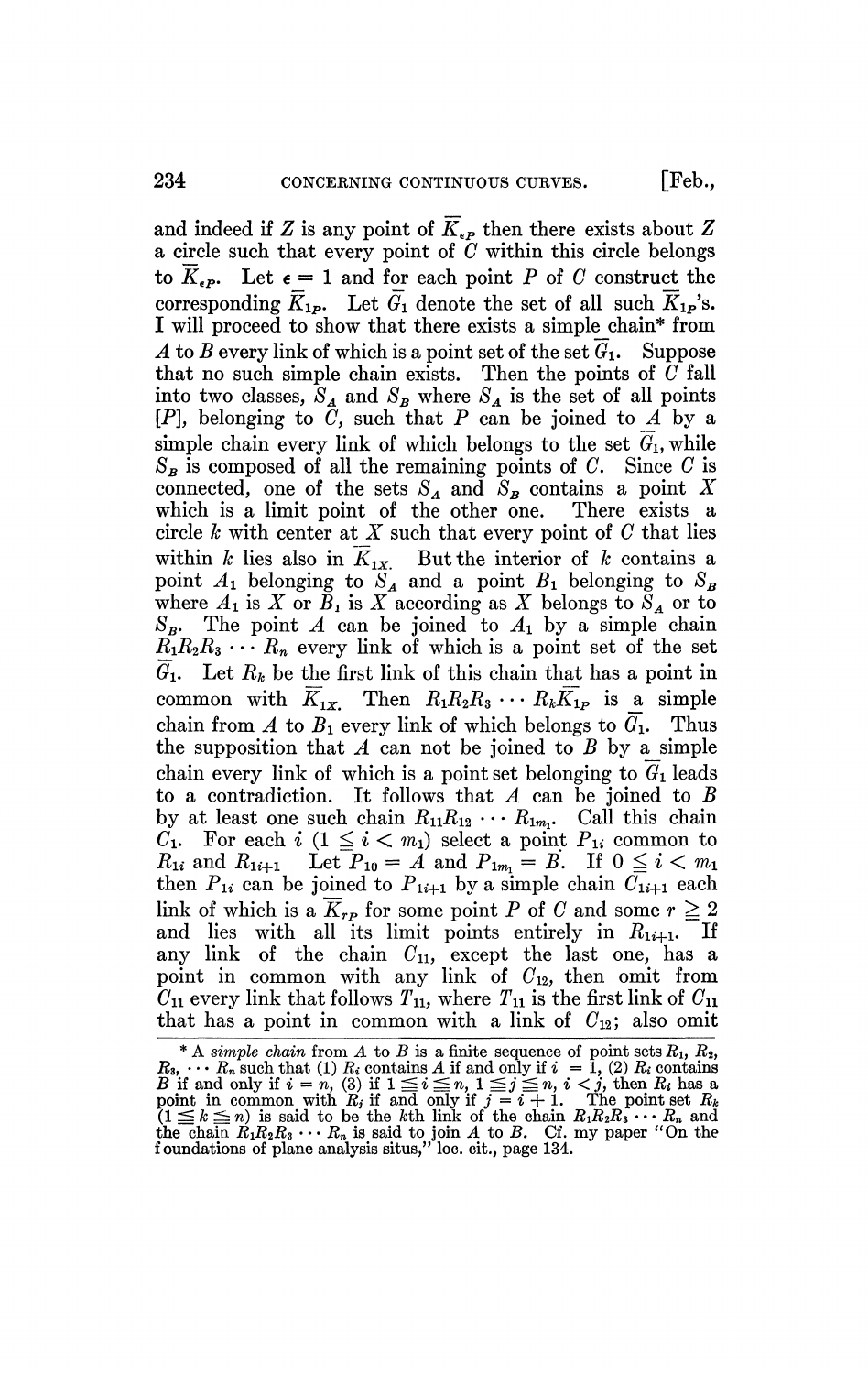from  $C_{12}$  every link (if there be any such) that precedes the last link that has a point in common with  $T_{11}$ . These omissions having been made, the remaining links of the chains  $C_{11}$  and  $C_{12}$  form a simple chain  $\overline{C}_{12}$  from A to  $P_{12}$ . In a similar manner it may be shown that there exists a simple chain  $\overline{C}_{13}$  from A to  $P_{13}$  such that each link of  $\overline{C}_{13}$  is a  $\lim_{\epsilon \to 0}$  of either  $\overline{\mathcal{C}}_{12}$  or  $\mathcal{C}_{12}$ . This process may be continued. It follows that there exists a simple chain  $C_2$  from  $A$  to  $B$  such that each link of  $C_2$  is a link of some  $C_{1i}$   $(1 \leq i \leq m_1)$ . The chain  $C_2$  has the property that each one of its links lies wholly in some single link of the chain *Ci* and if a link x of  $C_2$  lies in a link y of  $C_1$  then every link that follows  $x$  in  $C_2$  lies either in  $y$  or in some link that follows  $y$  in  $C_1$ . Similarly there exists a chain  $C_3$  having a relation to  $C_2$ analogous to the above indicated relation of  $C_2$  to  $C_1$  and such that every link of  $C_3$  is a  $\overline{K}_{rp}$  for some point P of C and some  $r \geq 3$ . This process may be continued. Thus there exists an infinite sequence of simple chains  $C_1$ ,  $C_2$ ,  $C_3$ ,  $\cdots$  such that (1) each link of the chain  $C_{n+1}$  lies, together with all its limit points, wholly in some single link of  $C_n$ ; (2) if a link x of  $C_{n+1}$ lies in a link y of  $C_n$  then each link that follows x in  $C_{n+1}$ lies either in y or in some link that follows y in  $C_n$ ; (3) every link of  $C_n$  is a  $\overline{K}_{nn}$  for some point P of C and some  $r \geq n$ .

Let  $S_n$  denote the point set which is the sum of all the links of the chain *Cn.* Let *S* denote the set of all the points that the sets  $S_1$ ,  $S_2$ ,  $S_3$ ,  $\cdots$  have in common. It will be shown that S satisfies Lennes' definition\* of a simple continuous arc from *A* to *B.* 

I. That *S* is closed and connected follows easily with the help of the lemma on page 233. That it is bounded is evident.

II. To prove that *S* contains no connected proper subset that contains both A and B, let us first order the points of S. If  $X_1$ and X2 are two distinct points of *S,* then there exists *n* such that if  $r \geq n$  and P is a point of *S* then  $X_1$  and  $X_2$  do not both lie in  $\overline{K}_{rp}$ *.* But every link of  $C_n$  is a  $\overline{K}_{rp}$  for some point P of C and some  $r \geq n$ . Hence for every two distinct points  $X_1$  and  $X_2$  be-

<sup>\*</sup> A *simple continuous arc* from *A* to *B* is a bounded, closed, connected set of points containing *A* and *B* but containing no connected proper subset that contains both *A* and *B.* See N. J. Lennes, "Curves in non-metrical analysis situs with an application in the calculus of variations," *American*  Journal of Mathematics, vol. 33 (1911), p. 308, and this BULLETIN, vol. 12 (1906), p. 284.